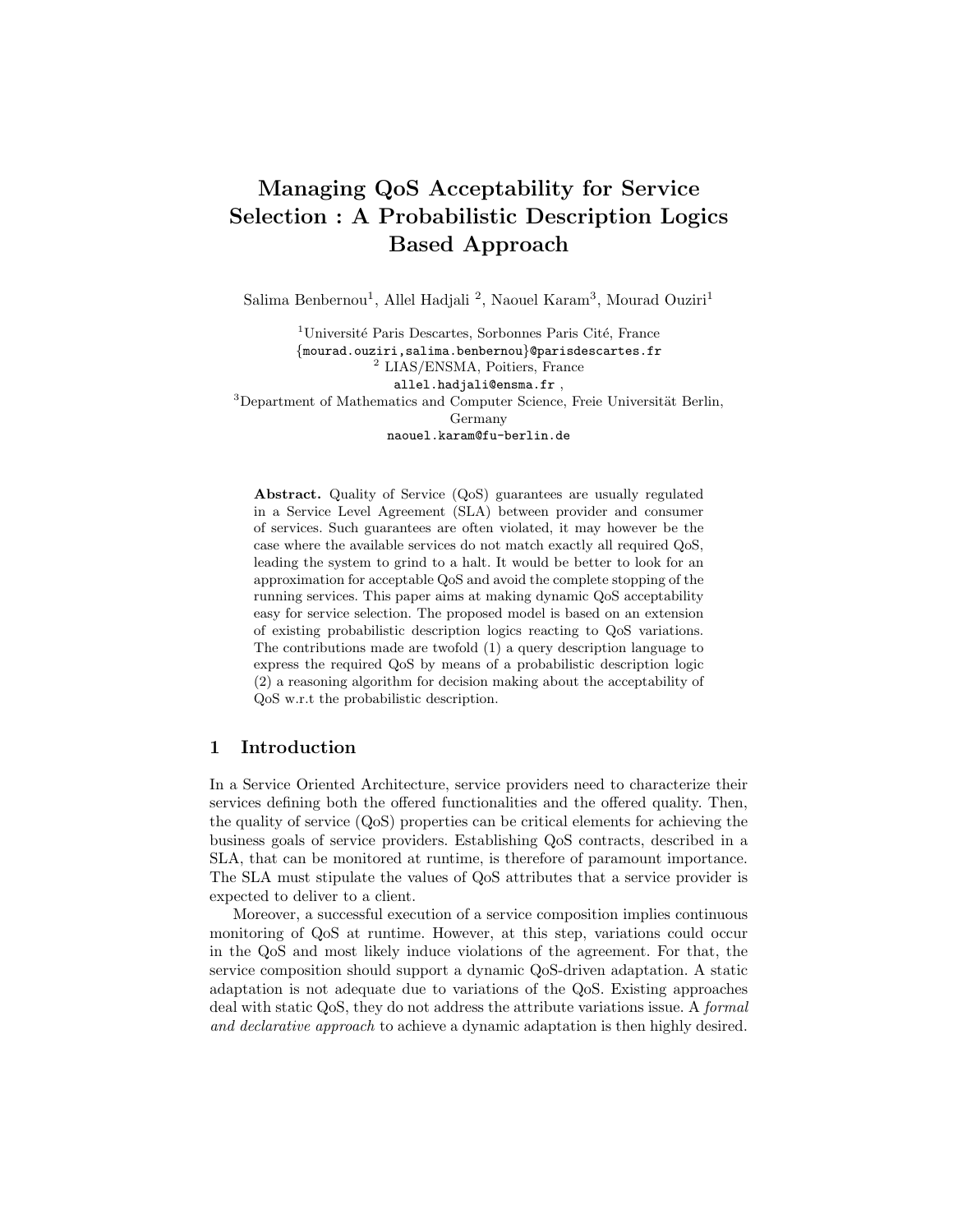In this paper, we propose a probabilistic description logic based approach to describe the QoS attributes and handle their variations through the use of linguistic concepts. The proposed approach helps to select services in order to build approximate compositions which may not satisfy all the requirements, hence avoiding to completely stop running the processes. It provides the basis allowing the representation and reasoning about the introduced symbolic concepts, where the variation of QoS is modeled in a probabilistic way, hence managing the QoS acceptability. Our main contributions are summarized in the following:

- 1. We introduce a query description language to express the required QoS using both linguistic concepts and probabilistic representations. To this end, we extend existing probabilistic description logics to handle QoS variations.
- 2. We develop a suitable reasoning algorithm for computing the QoS acceptability of the selected service w.r.t the probabilistic description. The algorithm achieves an approximate reasoning using inference rules involving probabilistic statements.

The remainder of the paper is structured as follows. In section 2, we provide first, a discussion about existing works dealing with QoS and, second a review of the approaches related to probabilistic description logics. Section 3 describes our proposal to manage the QoS acceptability. In section 4, we present the syntax and semantics of the proposed language. Section 5 details the reasoning algorithm and section 6 concludes the paper.

# 2 Related Work

Most of existing approaches focused on the contract definition and on mechanisms for contract enactment. [1] describes a matchmaking algorithm for ranking functionally equivalent services. In [8], a fuzzy service adaptation approach that leverages the degrees of QoS satisfaction, is discussed. [11] proposes a soft constraint-based framework to seamlessly express QoS properties reflecting both customer preferences and penalties applied to unfitting situations. The work in [2] discusses a constraint based approach for quality assurance in a choreography system. In [10], a new trend called service skyline computation for handling multiple quality criteria including user preferences, is proposed.

On the other hand, semantic technologies have been applied in recent works for reasoning about QoS of different systems during service composition. [7] proposes a meta-model for non functional property descriptions targeted to support the selection of Web services. The contribution in [3] focuses on the analysis of the requirements for a semantically rich QoS-based Web Service Description Model and an accurate, effective QoS-based WS Discovery (WSDi) process. [9] presents an overview of prominent research works related to developing QoS ontologies.

It is worthy to note that the above approaches do not handle the variations of QoS at runtime. An effective service composition management requires a support for the acceptance of QoS values, and should also allow for a flexible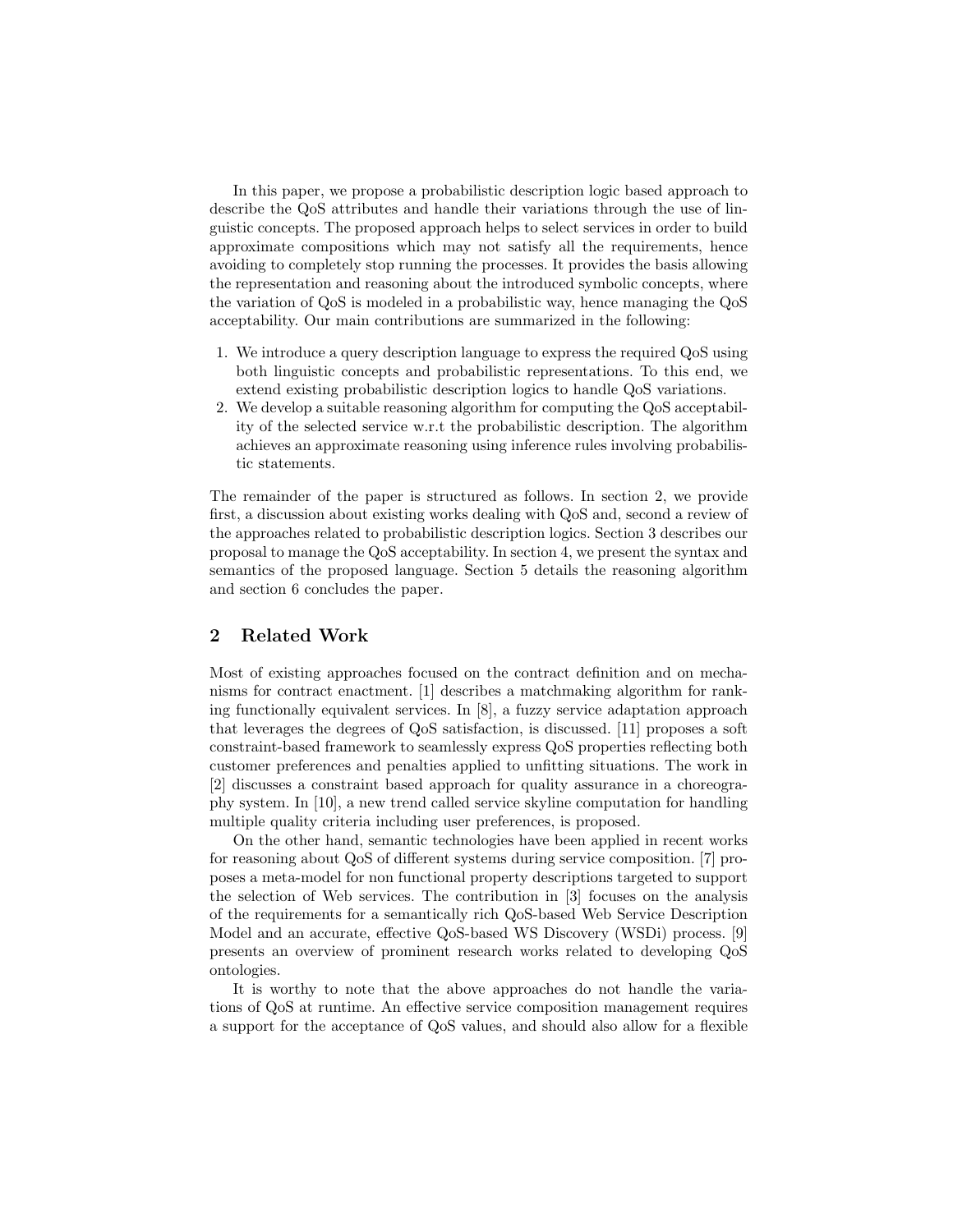acceptability for autonomous corrective actions. We provide here a probabilistic description logic based approach allowing self-healing in reaction to QoS variations by expressing their semantics.

In the literature, a number of works on probabilistic description logics exists [6, 5, 4]. In cite[4], the authors proposed a probabilistic extension of the expressive description logics P-SHIF(D) and P-SHOIN (D) that encompasses both statistical and subjective features, and also addresses the non-monotonic aspects of probabilistic knowledge using a semantics based on Lehmanns lexicographic entailment. In the cited approaches, the terminological and assertional knowledge is extended with conditional constraints and refered to as probabilistic knowledge. Those constraints express probabilities relating concepts or individual assertions. Our approach describes probabilities in a higher level of abstraction which allows to define probabilistic concepts that can be used in complex descriptions. We provide a reasoning algorithm dealing with such concepts.

# 3 Dynamic QoS Acceptability Framework

As depicted in Figure 1, our work can be integrated into a service composition system as a real-time QoS acceptability process. The inputs are the QoS required by the service selection process and the events captured by the monitoring process. The output is a set of acceptable services regarding their effective QoS. Events dealing with real-time execution of services are captured by the mon-



Fig. 1. QoS variations framework for service selection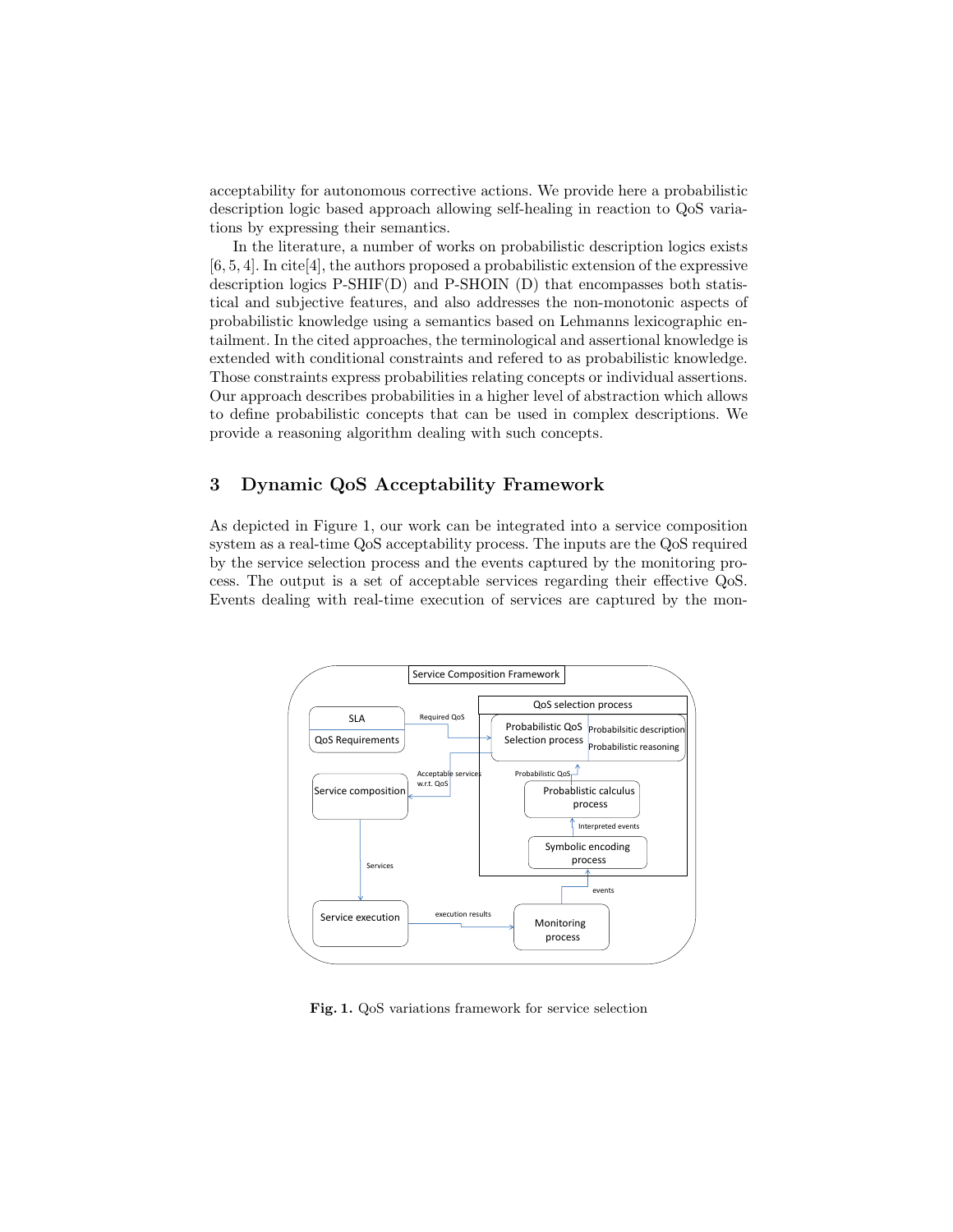itoring process. From these events, we extract real-time measures of the QoS provided by services. To efficiently handle such measures for the purpose of decision making, they are expressed thanks to symbolic concepts while taking into account their variations in a probabilistic way. We illustrate this idea through the following example.

Let us consider two services  $S_1$  and  $S_2$  involved in a web services composition. Assume that the monitoring process has captured the events given in Table 1.

|                |           |       |                 | Event Execution time Service ID Response time $(TR)$ RAM Consuming $(RC)$ |
|----------------|-----------|-------|-----------------|---------------------------------------------------------------------------|
|                | 10:15:45  | $S_1$ | 12ms            | 3MB                                                                       |
| $\overline{2}$ | 10:55:05  | $S_1$ | 3 <sub>ms</sub> | 11MB                                                                      |
| 3              | 21:30:00  | $S_1$ | 2ms             | 4MB                                                                       |
|                | 10:15:45  | $S_1$ | 4ms             | 13MB                                                                      |
| $\overline{5}$ | 21:35:55  | $S_2$ | $1\mathrm{ms}$  | 80MB                                                                      |
|                | 123:10:09 | $S_2$ | 2ms             | 75MB                                                                      |

|  |  |  |  |  |  | Table 1. Example of events captured by the monitoring process |  |
|--|--|--|--|--|--|---------------------------------------------------------------|--|
|--|--|--|--|--|--|---------------------------------------------------------------|--|

#### 3.1 Symbolic encoding of the events

Each quantitative measure captured by the monitoring process is interpreted by symbolic value using business rules. Business rules may be provided by the application domain experts in a Service Level Agreement (SLA). In what follow are examples of business rules:

- Rule 1 (for the interpretation of Time Response measures): A response time is said to be good (GoodTR) if it is less than 3ms, medium (MediumTR) if it is between 4ms and 6ms and bad (BadTR) otherwise.
- Rule 2 (for the interpretation of RAM consuming measures): A RAM consuming is said to be good (GoodRC) if it is less than 5Mb, bad (BadRC) otherwise.

Given the above two rules, the measures of Time Response and RAM are shown in Table 1 can be expressed in the following qualitative/symbolic descriptions:

- Event 1:  $S_1$ : BadTR,  $S_1$ : GoodRC.
- Event 2:  $S_1$ : GoodTR,  $S_1$ : BadRC.
- Event 3:  $S_1$ : GoodTR,  $S_1$ : GoodRC.
- Event 4:  $S_1$ : MiddleTR,  $S_1$ : BadRC.
- Event 5:  $S_2$ : GoodTR,  $S_2$ : BadRC.
- Event 6:  $S_2$ : GoodTR,  $S_2$ : BadRC.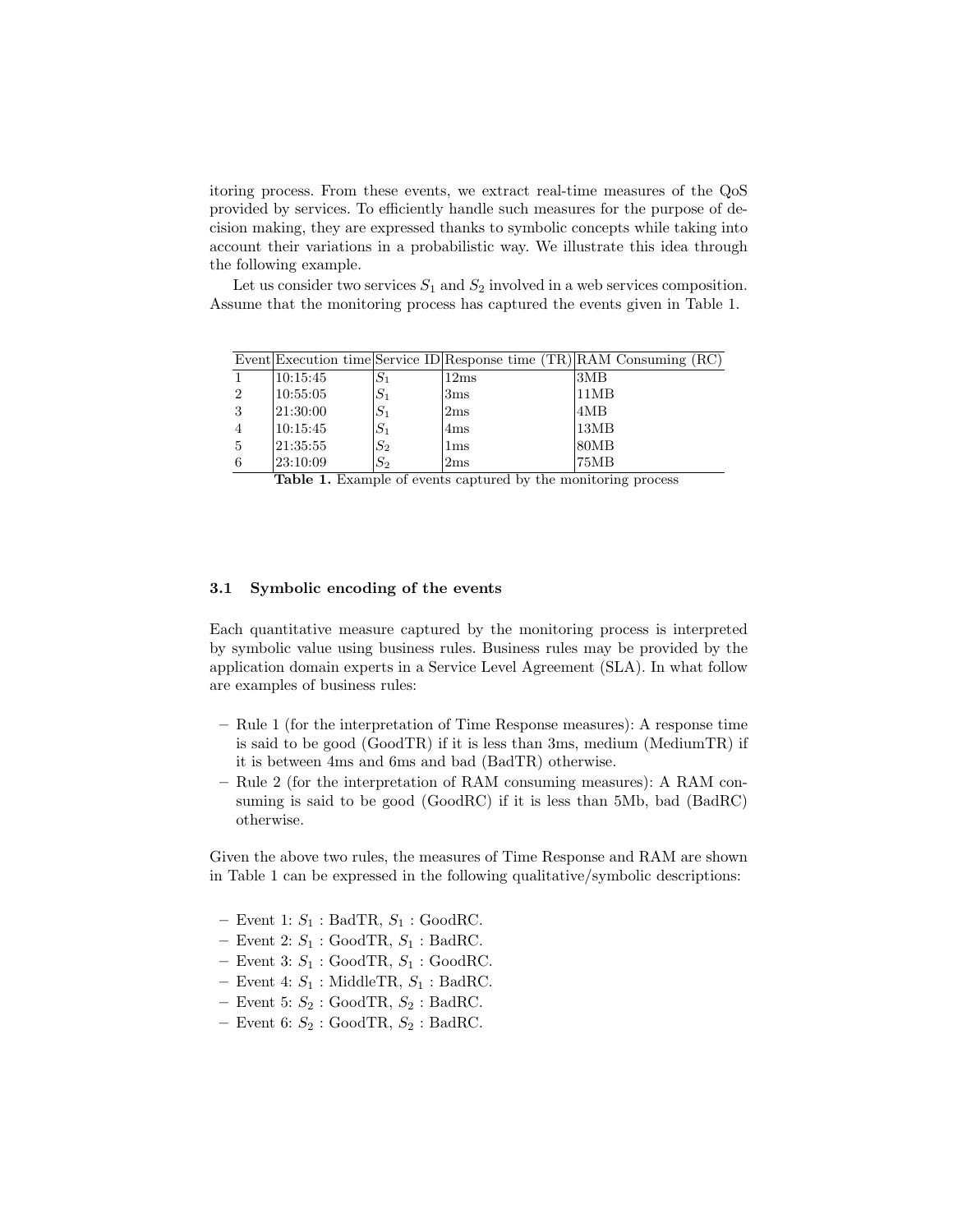#### 3.2 Probabilistic QoS

The real-time QoS of a given service is not static but varies over different executions of the service. The QoS of each service has to be represented by a unique description in terms of a probability distribution  $\frac{1}{1}$ . Hence, the multiple values about a symbolic QoS are described using the Bayesian probability defined as follows:

$$
P(SymbQoS|S_i) = \frac{P(SymbQoS \cap S_i)}{P(S_i)} = \frac{|SymbQoS \cap S_i|}{|S_i|}
$$
  
= 
$$
\frac{number\ of\ appearances\ of\ SymbQoS\ in\ the\ events\ of\ S_i}{Number\ of\ executions\ of\ S_i}
$$

where

 $SymbolQoS \in {BadTR, GoodTR, MiddleTR, BadRC, GoodRC, MiddleRC}.$ 

Back to the example introduced in section 3.1, the services  $S_1$  and  $S_2$  have been executed four times and twice, respectively. Hence, the probability values associated with their QoS can be computed as follows:

- $S_1$  received once BadTR. So,  $S_1$  is BadTR with a probability of 0.25.
- $S_1$  received three times GoodTR. So,  $S_1$  is GoodTR with a probability of 0.75.
- $S_1$  received twice GoodRC. So,  $S_1$  is GoodRC with a probability of 0.5.
- $S_1$  received twice BadRC. So,  $S_1$  is BadRC with a probability of 0.5.
- $S_2$  received twice GoodTR. So,  $S_2$  is GoodTR with a probability of 1.
- $S_2$  received twice BadRC. So,  $S_2$  is BadRC with a probability of 1.

#### 3.3 Probabilistic QoS selection process

Given a required QoS, a traditional selection process decides whether a known service is acceptable or not. In our case, the selection process operates in an uncertain (probabilistic) environment since each QoS is described thanks to a probability distribution.

To this end, we propose a formal model based on probabilistic DLs to process acceptability of QoS. In this model, the required and provided QoS are described using a formal description language. A reasoning algorithm to decide the acceptability, is proposed as well.

As example for a required QoS, let's consider the following query: Retrieve the services that should provide a Good Response Time with a probability greater than 0.7 and Bad RAM Consuming with a probability less than 0.55. Intuitively, Only service  $S_1$  is acceptable with respect to this required QoS, the Service  $S_2$  is not acceptable because it does not provide Bad RAM consuming with probability less than 0.55.

 $1$  The interpretation of probability considered here is the so-called "the a-priori interpretation" which is the oldest and simplest one. The probability of an event is the number of favorable cases, where this event occurs, divided by the total numbers of possibles cases. So, w.r.t the same service and the same attribute, the required axiom that probabilities add up to 1 holds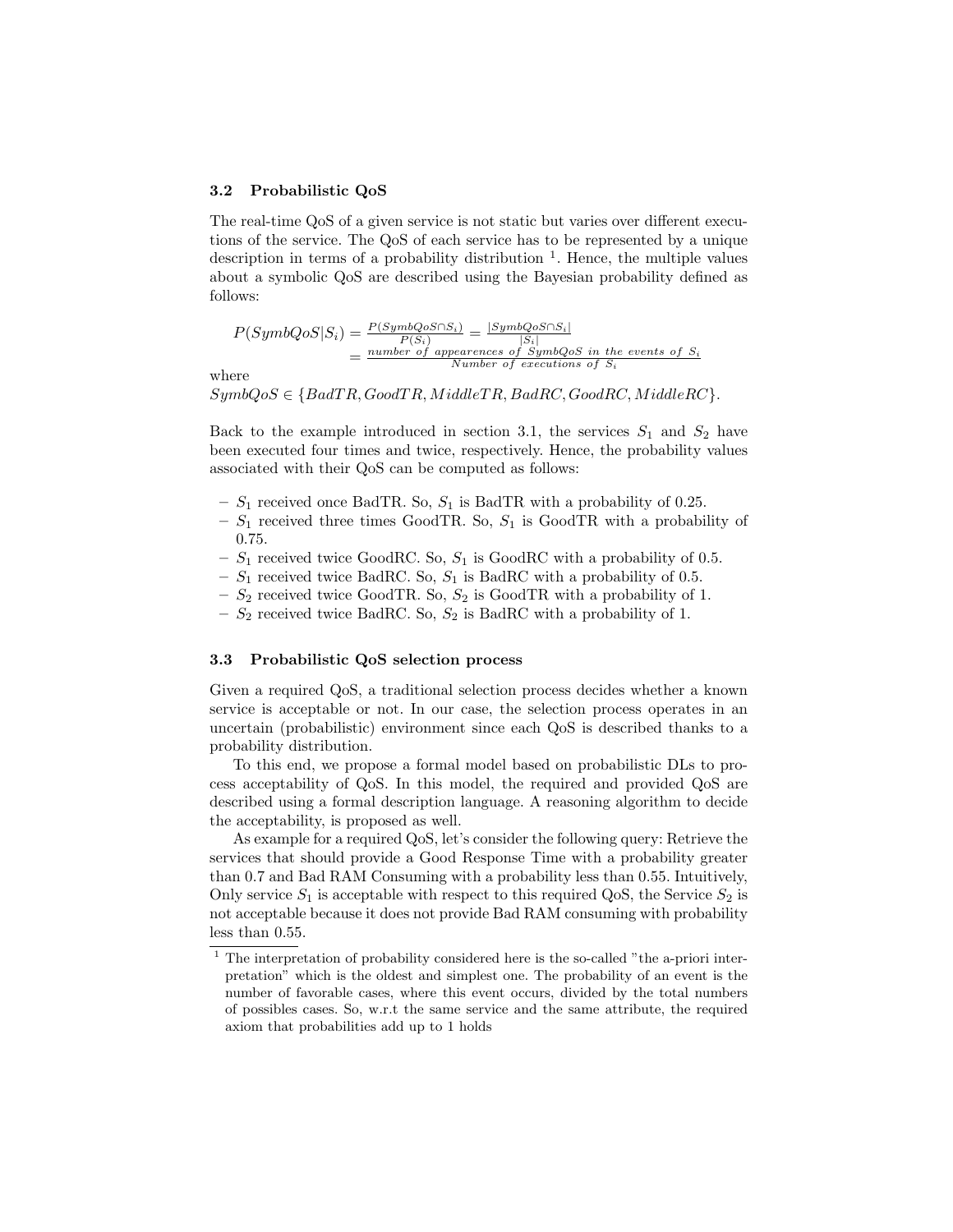In what follows, we present the proposed formal model for QoS acceptability decision making.

# 4 Probabilistic DL for Handling QoS Acceptability

The model relies on a probabilistic extension of DL defined with the following components:

- An expression language, including a set of symbols that are used to express knowledge about QoS.
- A semantic of symbols of the expression language, based on an interpretation domain and an interpretation function.
- A reasoning algorithm based on a set of inference rules to make a decision about the QoS acceptability.

#### Syntax of the description language

The proposed syntax is summarized in Table 2 (with  $\circ \in \{ \langle \rangle, \rangle, \leq \rangle$ ). The introduced description language allows expressing two types of information related to QoS:

- 1. The knowledge about dynamic QoS, and
- 2. The information related to the required QoS.

| Syntax             | Interpretation                                                                                                                       |
|--------------------|--------------------------------------------------------------------------------------------------------------------------------------|
| $Q_{\circ p}$      | Refers to services that provide the QoS Q with a probability $\circ$ p ( $Q_{\circ 1}$ is noted Q)                                   |
|                    | $Q_1_{op} \sqcap Q_2_{og}$ Refers to services that provide the QoS Q1 and Q2 with probability, respectively, $\circ$ p and $\circ$ q |
|                    | $Q_1_{op} \sqcup Q_2_{og}$ Refers to services that provide the QoS Q1 or Q2 with probability, $\circ$ p and $\circ$ q, respectively  |
| $\neg Q_{\circ p}$ | Refers to services that do not have the QoS Q with a probability $\circ$ p                                                           |
| $Q1 \sqsubset Q2$  | Means: Any service that provides the QoS $Q_1$ , then it provides automatically the QoS $Q_2$ .                                      |

Table 2. Syntax of the proposed description language

For instance, the dynamic QoS of the example provided in the previous section can be written as follows:  $BadTR_{0.25}(S_1), GoodTR_{0.75}(S_1), GoodRC_{0.5}(S_1), BadRC_{0.5}(S_1),$ 

 $GoodTR<sub>1</sub>(S<sub>2</sub>), BadRC<sub>1</sub>(S<sub>2</sub>).$ 

Similarly, the description of the required QoS can also be expressed using this language. For example, the following formulas are two different descriptions of possible required QoS:

 $Good TR_{\geq 0.7} \sqcap GoodRC_{\geq 0.4}$  $\neg BadTR_{\geq 0.1} \sqcap GoodRC_{\geq 0.9}$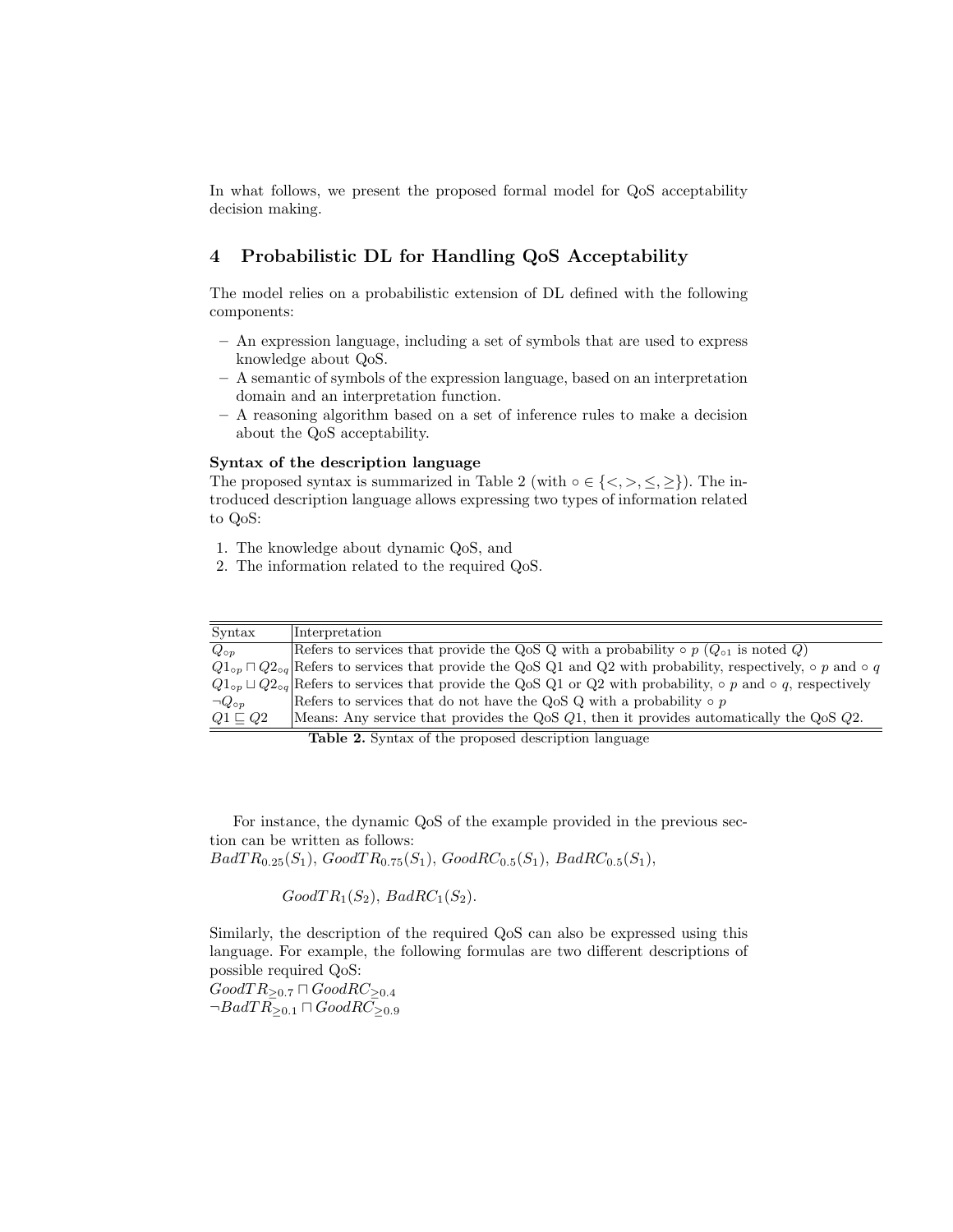In the first, we require a good time response with a minimum rate of 70% and good RAM Consuming with the minimum rate of 40%. While in the second one, we require services that provide good RAM Consuming with probability greater or equal than 90% and, at the same time, do not provide bad time response with probability greater than 10%.

#### Formal semantics of the description language

The formal semantics of terms and constructors of the description language is defined by the pair  $\langle \Delta^{\mathcal{I}}, \cdot^{\mathcal{I}} \rangle$  where:

- $\Delta^{\mathcal{I}}$  is an interpretation domain. It is composed of individuals that represent the services managed in the BPM (Business Process Management) system.
- $-$ .<sup> $I$ </sup> is an interpretation function that assigns terms Q of the language to individuals of  $\Delta^{\mathcal{I}}$  as shown in Table 4 (where  $\bar{\circ}$ <sub>*p*</sub> stands for the complementary of  $\circ p$ , for instance  $\bar{p} = \leq p$ :

| Syntax             | Formal interpretation                                                                                                                                                                                                                |
|--------------------|--------------------------------------------------------------------------------------------------------------------------------------------------------------------------------------------------------------------------------------|
| $Q_{\circ p}$      | $Q_{\circ p}^{\mathcal{I}} = \left\{ s \in \Delta^{\mathcal{I}} \mid Q^{\mathcal{I}}(s) \circ p \right\}$                                                                                                                            |
|                    | $Q1_{\text{op}} \sqcap Q2_{\text{op}}  Q1_{\text{op}}^{\mathcal{I}} \sqcap Q2_{\text{op}}^{\mathcal{I}} = \left\{ s \in \Delta^{\mathcal{I}} \mid \dot{Q}1^{\mathcal{I}}(s) \circ p \wedge Q2^{\mathcal{I}}(s) \circ q \right\}$     |
|                    | $Q1_{\text{op}} \sqcup Q2_{\text{op}} \vert Q1_{\text{op}}^{\mathcal{I}} \sqcup Q2_{\text{op}}^{\mathcal{I}} = \left\{s \in \varDelta^{\mathcal{I}} \ \vert \ Q1^{\mathcal{I}}(s) \circ p \vee Q2^{\mathcal{I}}(s) \circ q \right\}$ |
| $\neg Q_{\circ p}$ | $\left  (\neg Q)^{\mathcal{I}}_{op} = Q^{\mathcal{I}}_{op} = \left\{ s \in \Delta^{\mathcal{I}} \mid Q^{\mathcal{I}}(s) \circ p \right\} \right $                                                                                    |
| $Q1 \sqsubset Q2$  | $\forall s \in \Delta^{\mathcal{I}}, Q1^{\mathcal{I}}(s) \Rightarrow Q2^{\mathcal{I}}(s)$                                                                                                                                            |

Table 3. Formal semantics of the proposed probabilistic DL

For instance, the probabilistic concept  $Q_{\geq 0.5}$  is interpreted as the set of individuals with a probability degree greater than 0.5. Interpretation of complex and composed descriptions is also allowed as stated in Table 3.

# 5 Reasoning Algorithm for the Dynamic QoS Acceptability Decision

Based on the syntax and semantics of the description language presented in the previous section, we develop a reasoning algorithm that decides whether a provided dynamic QoS is acceptable with respect to a required one.

The decision problem is formulated as follows:

"Is the dynamic QoS provided by the service  $S_i$  acceptable with respect to a given required QoS RQ ?"

This acceptability decision problem can be formalized by the following logical deduction:  $\langle (TBox, ABox) \rangle \models RQ(S_i)$ where  $(TBox, ABox)$  is the knowledge base with two components: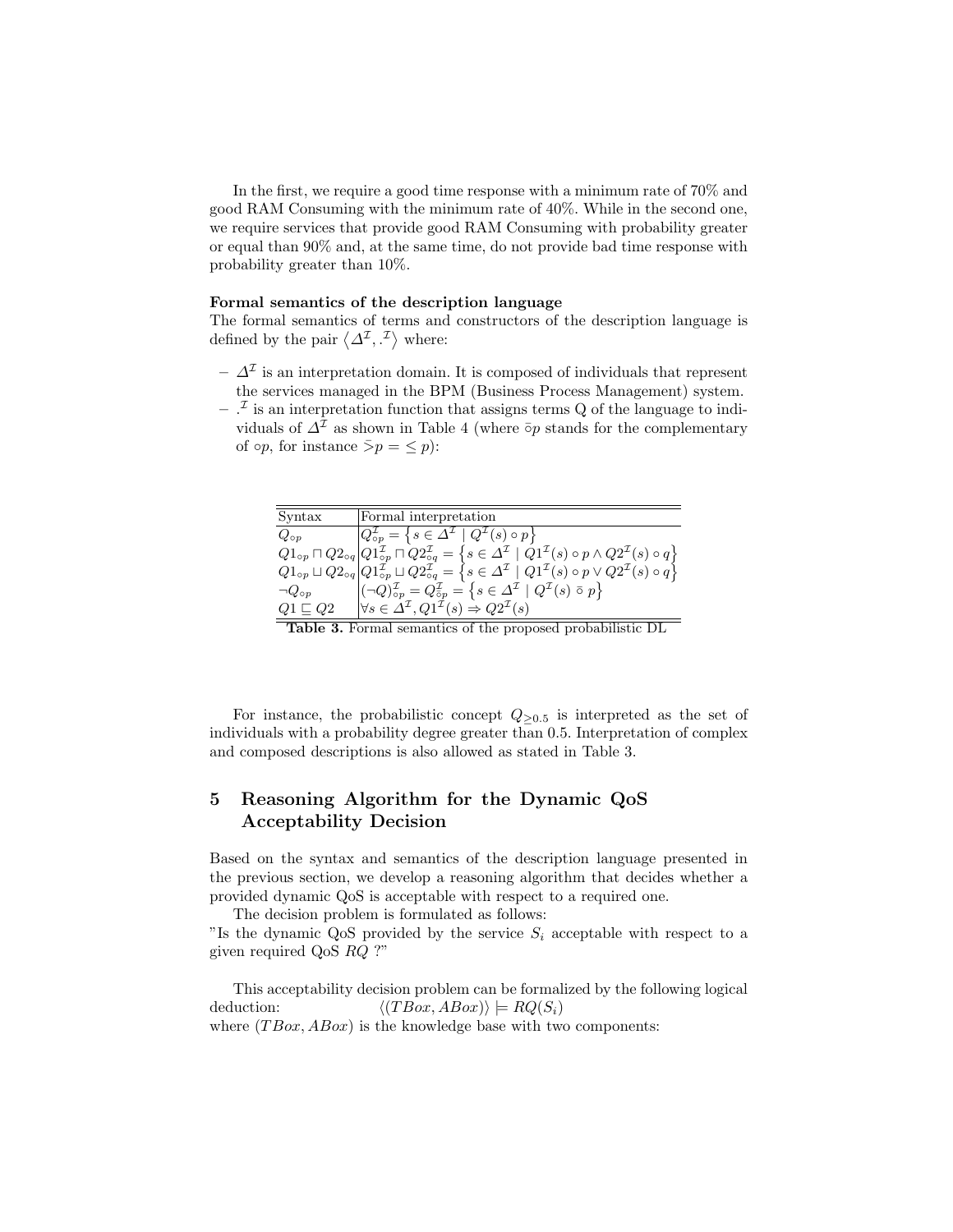– A TBox: containing knowledges about the considered domain application. For example, it may contain the following axioms:

 $\{GoodTR_1 \sqsubseteq BadTR_0, BadRC_1 \sqsubseteq GoodRC_0\}$ 

– An ABox: containing knowledges about dynamic QoS provided by services. For example, the ABox may contain the previous QoS of services  $S_1$  and  $S_2$ :

 ${BadTR_{0.25}(S_1), GoodTR_{0.75}(S_1), GoodRC_{0.5}(S_1), BadRC_{0.5}(S_1),}$  $GoodTR<sub>1</sub>(S<sub>2</sub>), BadRC<sub>1</sub>(S<sub>2</sub>)\}$ 

The logical deduction is achieved by checking the inconsistency of the following knowledge base:

$$
\langle TBox, ABox \cup \{\neg RQ(S_i)\}\rangle
$$

The inference machinery calls on the propagation rules introduced in the following sub-section.

#### 5.1 Algorithm for QoS acceptability

A sample of the propagation rules that constitute the foundations of our probabilistic DL is depicted in Figure 2. Those rules are defined with respect to the formal semantics given in section 4. For sake of clarity, the  $R_{reduction}$  rules are given for  $\leq$  and  $\geq$ , one can easily deduce the corresponding rules for  $\lt$  and  $\gt$ . The algorithm checks the consistency of the knowledge base:

$$
\langle TBox, ABox \cup \neg RQ(S_i) \rangle
$$

by applying the propagation rules until termination. Each application of a propagation rule generates a new inference system  $IS_i$ . The algorithm terminates if:

- 1. There exists a clash in the current inference system. In this case, the knowledge base is not consistent which means that the checked QoS is acceptable.
- 2. No more rule can be applied to generate a new inference system. In this case, the knowledge base is consistent, which means that the checked QoS is not acceptable.

An inference system  $IS_i$  contains clash if:

 $IS_i = \{Q_{\leq p}(s), Q_{>p'}(s), p \leq p'\},\,$  or  $IS_i = \{Q_{\leq p}(s), Q_{\geq p'}(s), p < p'\},$  or  $IS_i = \{Q_{\leq p}(s), Q_{\geq p'}(s), p < p'\},$  or  $IS_i = \{Q_{\leq p}(s), Q_{>p'}(s), p < p'\},$  or  $IS_i = \{Q_{=p}(s), Q_{=p'}(s), p \neq p'\}\$ 

The algorithm is sound because for any satisfiable concept of the proposed desciption logic, the application of propagation rules given in Fig. 2 terminates on at least one state free of clash. By the same way, starting from an inconsistant concept, all terminal states of the algorithm after applying propagation rules contain clash.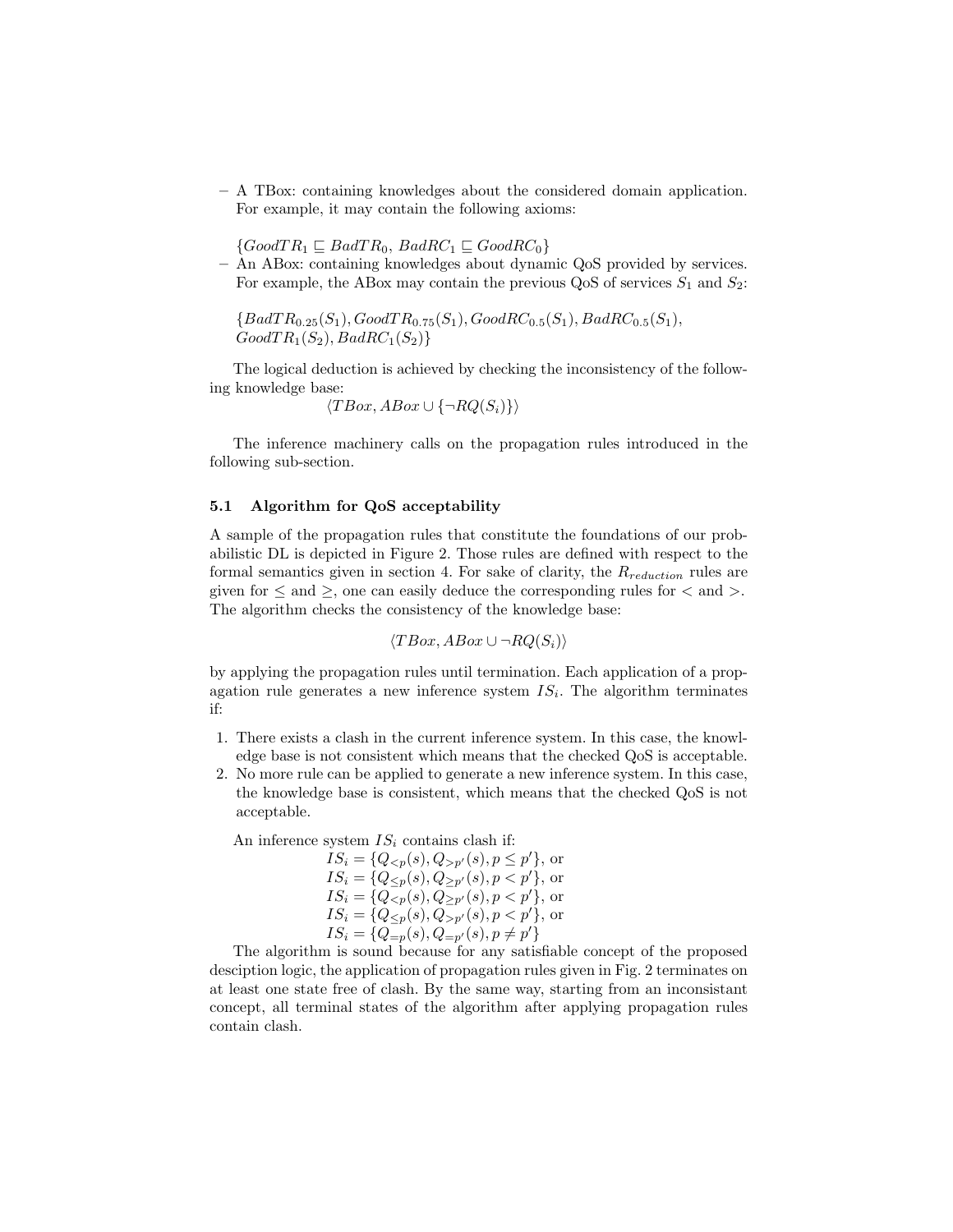Rule  $R_1$ :  $IS_i = \{Q(s)\} \longrightarrow IS_{i+1} = IS_i \cup \{Q_{\geq 1}(s)\}\$ Rule  $R_0$ :  $IS_i = {\neg Q(s)} \longrightarrow IS_{i+1} = IS_i \cup {\{Q_{\leq 0}(s)\}}$ Rule  $R_{\neg}$ :  $IS_i = \{\neg Q_{o,p}(s)\} \longrightarrow S_{i+1} = IS_i \cup \{Q_{\bar{o},p}(s)\}$  (Note that:  $\bar{\langle} = \geq, \bar{\leq} = \geq, \bar{\geq} = \leq, \bar{\geq} = \leq \rangle$ Rule  $R_{\Box}$ :  $IS_i = \{(Q1_{\text{op}} \sqcap Q2_{\text{op}})(s)\}\longrightarrow IS_{i+1} = IS_i \cup \{Q1_{\text{op}}(s), Q2_{\text{op}}(s)\}\$ Rule  $R_{\perp}$ :  $IS_i = \{(Q1_{\text{op}} \sqcup Q2_{\text{op}})(s)\} \longrightarrow IS'_{i+1} = IS_i \cup \{Q1_{\text{op}}(s)\}, IS''_{i+1} = IS_i \cup \{Q2_{\text{op}}(s)\}$ Rule  $R_{\square}$ :  $IS_i = \{ \overline{Q_1}_{\alpha p} \sqsubseteq Q_2_{\alpha q}, Q_1_{\alpha p}(s) \} \longrightarrow IS_{i+1} = IS_i \cup \{ Q_2_{\alpha q}(s) \}$ Rule  $R'_{\square}$ :  $IS_i = \{ (Q1_{>p} \sqsubseteq Q2_{\circ q}), Q1_{=r}(s), p \leq r \} \longrightarrow IS_{i+1} = IS_i \cup \{ Q2_{\circ q}(s) \}$ Rule Rreduction:  $IS_i = \{Q_{\geq p}(s), Q_{\leq p}(s)\} \longrightarrow IS_{i+1} = IS_i - \{Q_{\geq p}(s), Q_{\leq p}(s)\} + \{Q_{=p}(s)\}$  $IS_i = \{Q_{\geq p}(s), Q_{\geq q}(s), p \geq q\} \longrightarrow IS_{i+1} = IS_i - \{Q_{\geq q}(s)\}$  $IS_i = \{Q_{\geq p}(s), Q_{=q}(s), q \geq p\} \longrightarrow IS_{i+1} = IS_i - \{Q_{\geq p}(s)\}\$  $IS_i = \{Q_{\leq p}(s), Q_{\leq q}(s), p \leq q\} \longrightarrow IS_{i+1} = IS_i - \{Q_{\leq q}(s)\}$  $IS_i = \{Q_{\leq p}(s), Q_{=q}(s), p \geq q\} \longrightarrow IS_{i+1} = IS_i - \{Q_{\leq p}(s)\}\$ 

Fig. 2. A sample of the propagation rules

#### 5.2 An illustrative example

We illustrate the use of the proposed algorithm to decide whether the dymanic  $Q$ oS of services  $S_1$  and  $S_2$  is acceptable with respect to the following required QoS:

 $RQ = (Good RC_{\geq 0.4} \sqcap \neg BadTR_{\geq 0.8}) \sqcup GoodRC_{\geq 0.9}.$ 

Acceptance of the QoS of  $S_2$  The QoS of the service  $S_2$  is acceptable w.r.t RQ if:

 $\langle TBox_{exple}, ABox_{exple} \rangle \models RQ(S_2).$ That is,  $\langle TBo x_{exple}, ABo x_{exple} \cup {\neg RQ(S_2)}\rangle$  is inconsistent where,  $TBox_{exple} = \{BadRC_1 \sqsubseteq GoodRC_0\}$  $ABox_{exple} = \{GoodTR_1(S_2), BadRC_1(S_2)\}$ 

The reasoning algorithm generates inference systems  $IS_i$  by applying the propagation rules as follows: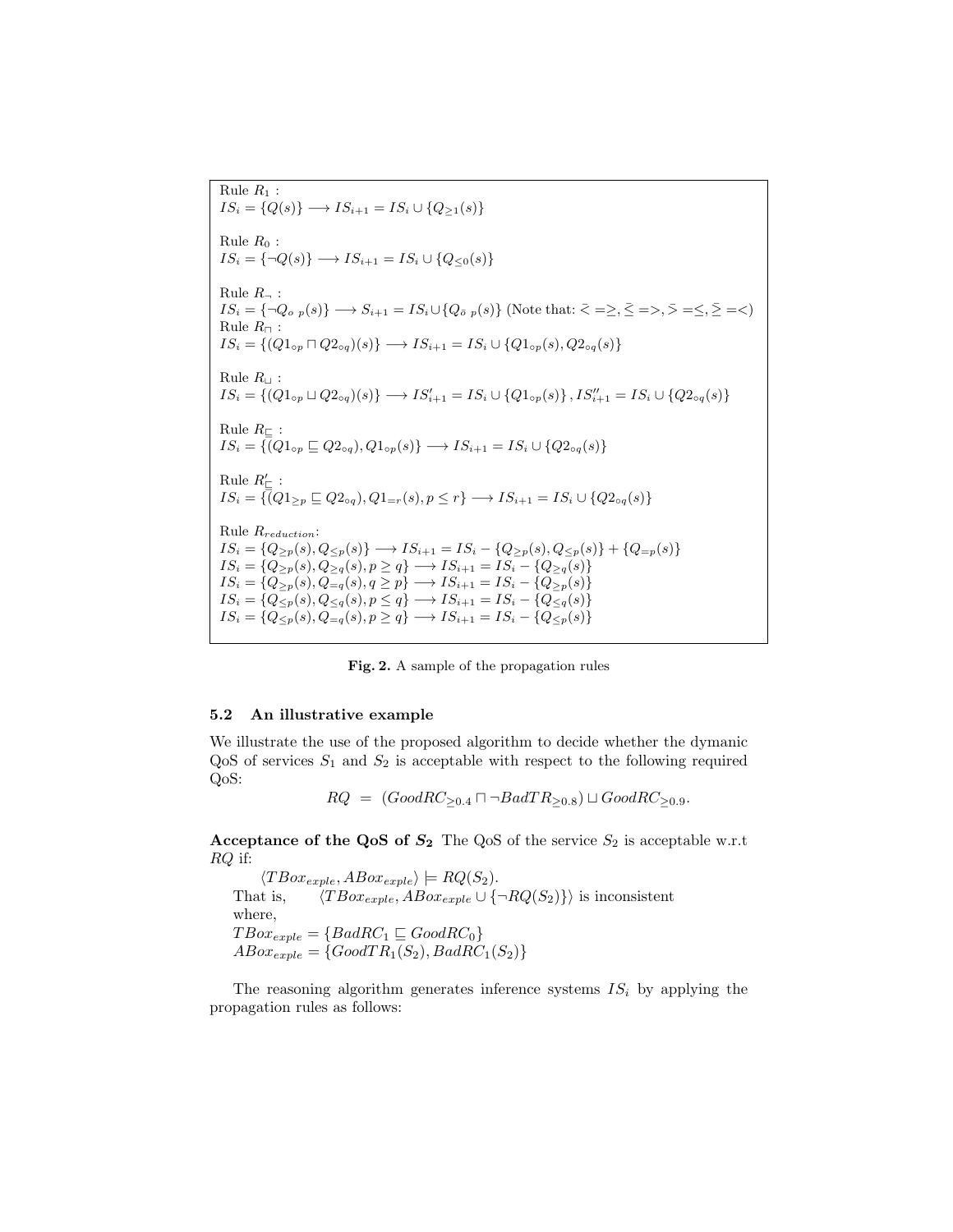$IS_0 = \{TBox_{exple}, ABox_{exple}, \neg RQ(S_2)\}$  $=\{BadRC_1 \sqsubseteq GoodRC_0, GoodTR_1(S_2), BadRC_1(S_2), \neg [(GoodRC_{>0.4} \sqcap$  $\neg BadTR_{\geq 0.8}) \sqcup GoodRC_{\geq 0.9}](S_2)$  $IS_1 = IS_0 \cup \{GoodRC_0(S_2), [\neg (GoodRC_{\geq 0.4} \sqcap \neg BadTR_{\geq 0.8}) \sqcap \neg GoodRC_{\geq 0.9}] (S_2)\}\$ (generated by  $R_{\square}$  and pushing the negation)  $IS_2 = IS_1 \cup \{ \neg (GoodRC_{\geq 0.4} \sqcap \neg BadTR_{\geq 0.8})(S_2),\}$  $\neg GoodRC_{\geq 0.9}(S_2)$  (generated by  $R_{\square}$ )  $IS_3 = IS_2 \cup \{ (Good RC_{< 0.4} \sqcup BadTR_{\geq 0.8})(S_2), GoodRC_{< 0.9}(S_2) \}$  (generated by  $R_{\neg}$ )  $IS'_{4} = IS_{2} \cup \{ (GoodRC_{< 0.4}(S_{2}), GoodRC_{< 0.9}(S_{2}) \}$  or  $IS''_{4} = IS_{2} \cup \{ (BadTR_{\geq 0.8})(S_{2}),$ 

 $Good RC_{<0.9}(S_2)$ } (  $IS'_4, IS''_4$  generated by  $R_{\sqcup}$ )

 $IS'_5 = IS'_4 \cup \{(GoodRC_{< 0.4}(S_2)\}$  (generated by  $R_{reduction}$  on  $IS'_4$ )

 $IS'_6 = IS'_5 \cup \{(GoodRC_0(S_2)\}$  (generated by  $R_{reduction}$  with  $GoodRC_0(S_2)$ )

The algorithm stops at the inference system  $IS'_{6}$  because no more rule can be applied.

As there is no clash in  $IS'_6$ , the system is not inconsistent (without performing the inference system  $IS''_4$ ). That is, it exists an interpretation such that:

$$
\langle TBox_{exple}, ABox_{exple} \rangle \models \neg RQ(S_2)
$$

We can deduce that the service  $S_2$  is not acceptable w.r.t. the required QoS RQ.

Acceptance of the QoS of  $S_1$  The QoS of the service  $S_1$  is acceptable w.r.t RQ if:

 $\langle TBox_{exple}, ABox_{exple} \rangle \models RQ(S_1).$ 

That is,

 $\langle TBox_{exnle}, ABox_{exnle} \cup {\neg RQ(S_1)}\rangle$  is inconsistant

where,

$$
TBox_{exple} = \{\Phi\}
$$

$$
ABox_{exple} = \{BadTR_{0.25}(S_1), GoodTR_{0.75}(S_1), GoodRC_{0.5}(S_1), BadRC_{0.5}(S_1) \}
$$
  
The reasoning algorithm generates inference systems  $IS_i$  by applying the

propagation rules as follows:

 $IS_0 = \{TBox_{exple}, ABox_{exple}, \neg RQ(S_1)\}$  $=\{BadTR_{0.25}(S_1), GoodTR_{0.75}(S_1), GoodRC_{0.5}(S_1), BadRC_{0.5}(S_1),\}$  $\neg[(GoodRC_{\geq 0.4} \sqcap \neg BadTR_{\geq 0.8}) \sqcup GoodRC_{\geq 0.9}](S_1)\}$ 

 $IS_1 = IS_0 \cup \{GoodRC_0(S_2), [\neg (GoodRC_{\geq 0.4} \sqcap \neg BadTR_{\geq 0.8}) \sqcap \neg GoodRC_{\geq 0.9}] (S_1)\}\$ (generated by pushing the negation)

 $IS_2 = IS_1 \cup {\neg(GoodRC_{\geq 0.4} \sqcap \neg BadTR_{\geq 0.8})(S_1), \neg GoodRC_{\geq 0.9}(S_1)}$  (generated by  $R_{\Box}$ )

 $IS_3 = IS_2 \cup \{ (GoodRC_{< 0.4} \sqcup BadTR_{> 0.8})(S_1), GoodRC_{< 0.9}(S_1) \}$  (generated by  $R_{\neg}$ )

 $IS'_{4} = IS_{3} \cup \{GoodRC_{<0.4}(S_{1}), GoodRC_{<0.9}(S_{1})\}$  or  $IS''_{4} = IS_{3} \cup \{BadTR_{\geq 0.8}(S_{1}),\}$  $Good RC_{<0.9}(S_1)$ } (  $IS'_4, IS''_4$  are generated by  $R_{\sqcup}$ )  $IS''_4$  contains the clash  ${BadTR_{\geq 0.8}(S_1), BadTR_{0.25}(S_1)}$  $IS'_{5} = IS'_{4} \cup \{(GoodRC_{< 0.4}(S_{1})\}$  (generated by  $R_{reduction}$  on  $IS'_{4}$ )  $IS'_{5}$  contains the clash :  $Good RC_{<0.4}(S_1), GoodRC_{0.5}(S_1)$